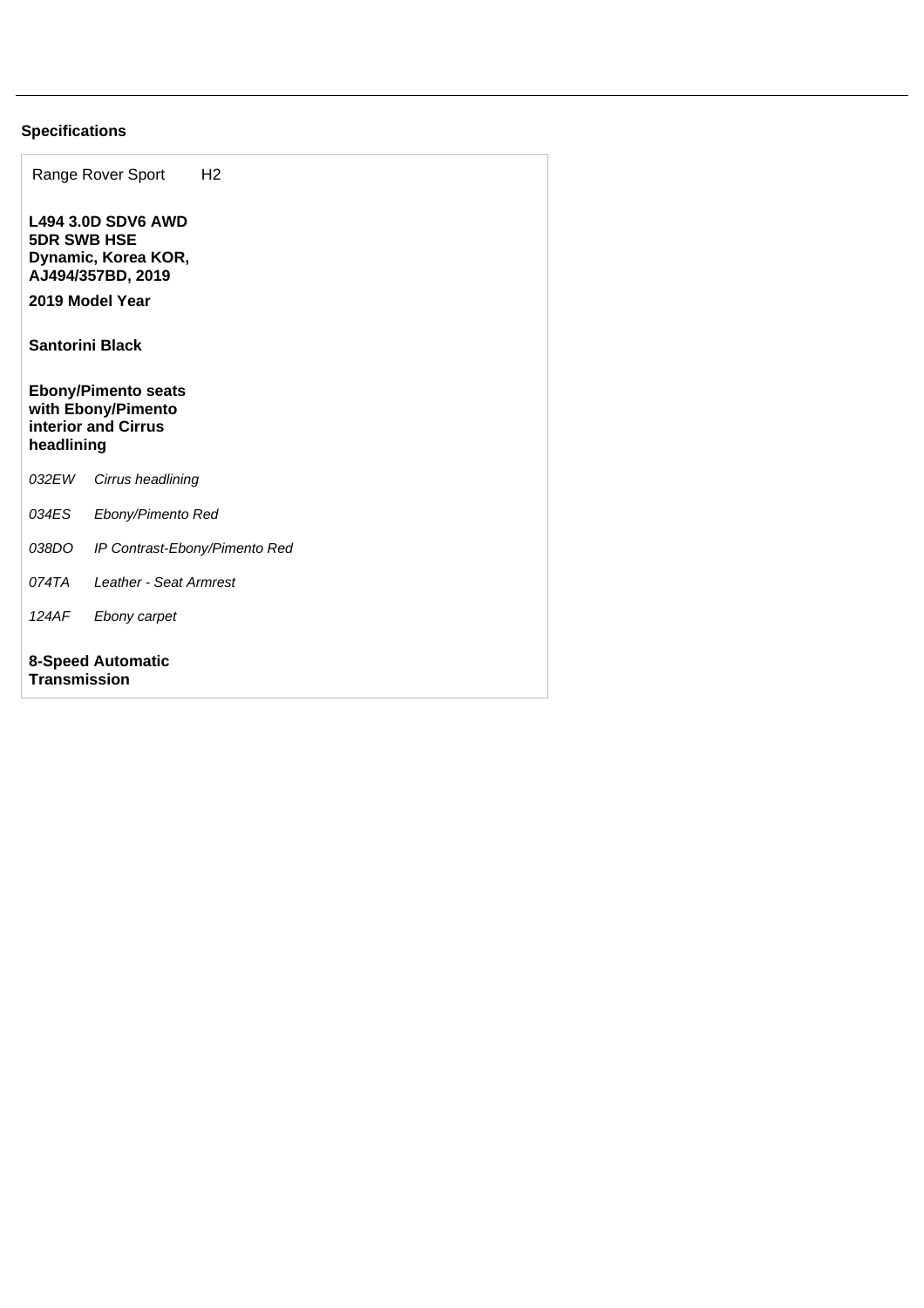## **Options**

| 001KR | 390 KOREA LOCAL 001                                           | 080AC | Body-Coloured Roof                |
|-------|---------------------------------------------------------------|-------|-----------------------------------|
| 002KR | 390 KOREA LOCAL                                               | 082XA | 19MY PP                           |
| 003KR | 390 KOREA LOCAL 003                                           | 086GD | <b>Blind Spot Monitor</b>         |
| 025AG | No CD/DVD player                                              | 088GP | Dark Engine Turned Aluminium trim |
| 025LN | Meridian <sup>™</sup> Surround Sound System                   |       | finisher                          |
|       |                                                               | 088HH | Morzine Headlining                |
| 031NP | 21" Style 5085, 5 split-spoke, Gloss<br><b>Sparkle Silver</b> | 300PJ | 16-way memory Dynamic front seats |
| 029KA | <b>Continental Tyres</b>                                      | 033DQ | Front Headrest - Powered Manual   |
|       |                                                               |       | Fore/Aft                          |
| 029QZ | 275/45 21" A/T Tyre                                           | 033GZ | Adjustable driver armrest         |
| 032CG | <b>Extended Leather Upgrade</b>                               | 033IP | Driver and passenger seat memory  |
| 090DH | Windsor leather door top rolls                                |       |                                   |
|       |                                                               | 033IZ | Door Armrest - Premium Leather    |
| 033GQ | Heated and cooled front seats with                            |       |                                   |
|       | heated rear seats                                             | 033JP | 10-way electric front seats       |
| 057FH | Badge - SD6 HSE                                               | 033JT | 4-way electric lumbar adjust      |
| 057HP | SPORT badge in Silver                                         |       |                                   |
| 064QC | Matrix LED headlights with signature                          | 033MG | Pwr Pass Fore/Aft/Height/Tilt     |
|       | DRL                                                           |       |                                   |
| 065AM | <b>Adaptive Cruise Control</b>                                | 033YX | Perf Windsor Leather/Suede        |
| 026FQ | Seat Belt - Electric ROW                                      | 088FX | Console Lid Prem Leather          |
|       |                                                               |       |                                   |

## **Derivative Pack**

| 357BD | <b>HSE Dynamic</b>                      |       |                                                      |
|-------|-----------------------------------------|-------|------------------------------------------------------|
| 021ZG | Trim level 3                            | 030PB | Courtesy lamp - rear                                 |
| 032BC | Leather steering wheel with Atlas bezel | 032DV | <b>Heated Steering Wheel</b>                         |
| 039IB | Head-up Display                         | 040AK | <b>Heated Windscreen</b>                             |
| 047EB | Solar attenuating windscreen            | 048BD | Illuminated Metal Treadplates with Brand-Name Script |
| 049AL | Electrically adjustable steering column | 051AJ | <b>Bright Metal Pedals</b>                           |
| 064AP | <b>Front Fog Lights</b>                 | 066AC | <b>Keyless Entry</b>                                 |
| 070BA | Powered gesture tailgate / boot lid     | 074PZ | <b>Clear Exit Monitor</b>                            |
| 078CC | Satin Chrome Gearshift Paddles          | 080CM | Body-coloured door claddings                         |
| 080GN | Bmpr Lwr VIc-Gloss BIk/Bdy Col          | 086DH | <b>Driver Condition Monitor</b>                      |
| 086GC | 360° Surround Camera                    | 086KB | <b>Rear Traffic Monitor</b>                          |
| 086MB | Park Assist                             | 087CB | High-speed Emergency Braking                         |
| 189AF | 360 Parking Aid                         |       |                                                      |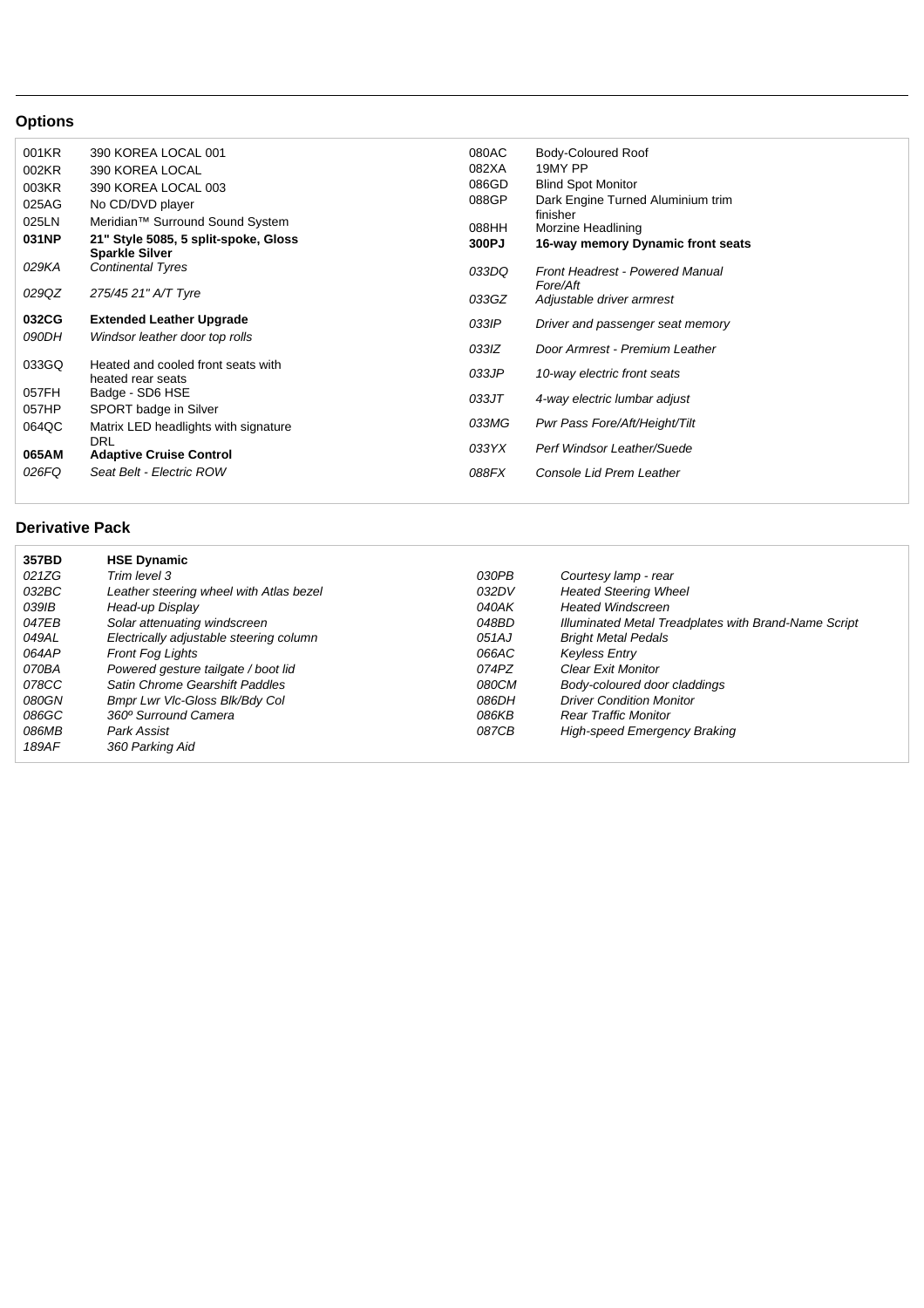## **Standard Specification**

| 002CP | Korean Literature Pack                                 | 005CE | <b>Capacity Feature</b>                 |
|-------|--------------------------------------------------------|-------|-----------------------------------------|
| 011AH | <b>LESS InControl Secure Subscription</b>              | 011BE | Protect                                 |
| 011DA | Remote Premium                                         | 016XX | LESS Ext Sound (ENG) Enhancemt          |
| 017CV | NVH Pkg                                                | 020BG | <b>Unpainted Brake Calipers</b>         |
| 020DA | Disc Brake Size 18"                                    | 021DA | Battery 1                               |
| 021FA | <b>H8 AGM Battery</b>                                  | 021GZ | <b>LESS Charging Equipment</b>          |
| 021ZZ | <b>LESS Electric Engine Battery</b>                    | 022AY | Two-zone Climate Control                |
| 022CC | A/C Refrigerant - R134A                                | 022DB | Label - A/C Charge                      |
| 022GA | <b>LESS Cabin Air Quality</b>                          | 022YY | LESS Air Flow Blanking Plug             |
| 025CW | LESS Garage Door Opener(Homelink)                      | 025EZ | <b>Voice Control</b>                    |
| 025FW | LESS Garage Door Opener                                | 025KO | <b>AM/FM Radio</b>                      |
| 025MA | Bluetooth <sup>®</sup> connectivity                    | 025MG | <b>LESS Rear Seat Remote</b>            |
| 025NE | Touch Pro system                                       | 025OA | Navigation Pro                          |
| 025PA | <b>InControl Apps</b>                                  | 025QA | Wi-Fi                                   |
| 025QF | SOS Assistance Call                                    | 025RC |                                         |
|       |                                                        |       | Pro Services and Wi-Fi Hotspot          |
| 026BK | LESS Int Head Impact Protection (Upper)                | 026EO | Seat Belt Labelling - ROW               |
| 027BY | Electronic Air Suspension                              | 027CB | Open Rear Differential                  |
| 027CW | <b>Adaptive Dynamics</b>                               | 027KB | Front Spring Bushing - Standard         |
| 028EE | <b>LESS Towing Equipment</b>                           | 028FS | Tow Eye Cover - Body Colour             |
| 029VT | Reduced Section Alloy Spare Wheel                      | 030BS | Body-Coloured Door Mirror Caps          |
| 030NL | Auto-dimming, heated, electric, power fold memory door | 030NV | <b>LESS Auto High Beam Assist</b>       |
|       | mirrors with approach lights                           |       |                                         |
| 030NW | Sensor Occupant (ROW) with PACOS)                      | 031BG | External mirrors convex                 |
| 031CG | Auto-Dimming Interior Rear View Mirror                 | 032GC | <b>Standard Exterior</b>                |
| 033BC | 5 seats                                                | 033CM | Standard seats                          |
| 033CY | 60:40 rear seat fold                                   | 033DB | Rear centre headrest                    |
| 033NA | <b>LESS Passenger Seat Away</b>                        | 033QC | No Third Row Seats                      |
| 035AA | <b>LESS Fire Extinguisher</b>                          | 036AE | S. Korea 3YR Connected Service Pack     |
| 038AP | <b>KPH Speedometer</b>                                 | 038ID | Interactive Driver Display              |
| 038ZZ | <b>LESS Overspeed Warning</b>                          | 039BA | Washer Bottle Std                       |
| 040AU | Stop/Start                                             | 041CZ | Sliding panoramic roof                  |
| 041FA | Front Body Fenders - Body colour                       | 041GH | Core Model                              |
| 043AP | <b>PTC Heater</b>                                      | 043BC | LESS Engine Block Heater                |
| 043BE | Single-speed transfer box (high range only)            | 045AS | <b>Centre Console with Armrest</b>      |
| 046AD | Diesel Exhaust Fluid (DEF)                             | 046AK | Tank Dsl Std Filter                     |
| 047BH | Laminated front and toughened rear side glass          | 047DA | Standard glass                          |
| 049AS | Steering Column Lock                                   | 053BD | Filler Neck DsI - Active                |
| 053BI | Fuel Filler Flap - Central Locking                     | 053CT | EU6d DsI Temp Emission                  |
| 053FA | <b>LESS Emission Label</b>                             | 054DA | <b>LESS Powerpoint Plug</b>             |
| 055AF | Non Locking Wheel Nuts                                 | 056AA | <b>LESS First Aid Kit</b>               |
| 056BB | Front Number Plate Fixing ROW                          | 056BK | <b>LESS Rear Number Plate Fixing</b>    |
| 056BY | <b>LESS Warning Triangle</b>                           | 056DC | Service Interval 12 Months              |
| 056EE | Service Distance 26:000 km                             | 057JO | Family Badge - Range Rover Shadow Atlas |
| 060AE | <b>LESS Roof Rack or Rails</b>                         | 062AD | Tyre Pressure Monitoring System (TPMS)  |
| 062DB | TPMS Warning Light Spec 20%                            | 062ZZ | <b>LESS Trailer Hitch Guide</b>         |
| 063AA | <b>Engine Cover</b>                                    | 063AH | Loadspace Cover                         |
| 063YY | LESS Engine Air Deflector                              | 064BT | <b>LESS Daytime Running Lamps</b>       |
| 064BV | Headlight power wash                                   | 064CY | Automatic Low Light Sensing Headlights  |
| 064ER | Grille - Dark Atlas                                    | 064FB | Ambient Interior Lighting               |
| 064FU | <b>Active Vanes</b>                                    | 064GG | Front Lamps - Clear                     |
| 064GP | <b>Bumper Aperture - SVR</b>                           | 064HL | Headlamp Operation LHD -right justify   |
| 065EB | <b>LESS Autonomous Emergency Braking</b>               | 066CZ | <b>LESS Leisure Activity Key</b>        |
| 067AB | <b>LESS Weather Protection Seal</b>                    | 070CJ | Single Wing Rear Spoiler                |
|       |                                                        |       |                                         |
| 071EC | Gloss Black tailgate / boot lid finisher               | 075DE | Engine Tune Standard                    |
| 075EB | <b>LESS Water Wading Aid</b>                           | 076CW | Dual Note Electric Horn                 |
| 076DA | Perimetric Alarm                                       | 076DF | 434 MHz/non UWB Door Lock Frequency     |
| 076EI | Double Locking                                         | 076ER | Security sounder - No BBUS              |
| 076EZ | <b>LESS Electronic Road Pricing</b>                    | 077BC | Vehicle Protection Cat 3                |
| 078BT | 8-Speed Automatic Transmission                         | 078XX | <b>LESS Crankcase Pressure Sensor</b>   |
| 078YY | <b>LESS Active Transmission Warming</b>                | 079AJ | <b>Carpet Mats</b>                      |
| 080AW | Body-coloured door handles                             | 080DP | Side Vents - Dark Atlas                 |

| 005CE          | <b>Capacity Feature</b>                |
|----------------|----------------------------------------|
| 011BE          | Protect                                |
| 016XX          | LESS Ext Sound (ENG) Enhancemt         |
| 020BG          | <b>Unpainted Brake Calipers</b>        |
| 021DA          | Battery 1                              |
| 021GZ          | <b>LESS Charging Equipment</b>         |
| 022AY          | Two-zone Climate Control               |
| 022DB          | Label - A/C Charge                     |
| 022YY          | LESS Air Flow Blanking Plug            |
| 025EZ          | <b>Voice Control</b>                   |
| 025KO          | <b>AM/FM Radio</b>                     |
| 025MG          | <b>LESS Rear Seat Remote</b>           |
| 025OA          | Navigation Pro                         |
|                |                                        |
| 025QA          | Wi-Fi                                  |
| 025RC          | Pro Services and Wi-Fi Hotspot         |
| 026EO          | Seat Belt Labelling - ROW              |
| 027CB          | Open Rear Differential                 |
| 027KB          | Front Spring Bushing - Standard        |
| 028FS          | Tow Eye Cover - Body Colour            |
| 030BS          | <b>Body-Coloured Door Mirror Caps</b>  |
| 030NV          | LESS Auto High Beam Assist             |
| 031BG          | External mirrors convex                |
| 032GC          | <b>Standard Exterior</b>               |
| 033CM          | Standard seats                         |
| 033DB          | Rear centre headrest                   |
|                | No Third Row Seats                     |
| 033QC<br>036AE | S.Korea 3YR Connected Service Pack     |
|                |                                        |
| 038ID          | Interactive Driver Display             |
| 039BA          | Washer Bottle Std                      |
| 041CZ          | Sliding panoramic roof                 |
| 041GH          | Core Model                             |
| 043BC          | LESS Engine Block Heater               |
| 045AS          | <b>Centre Console with Armrest</b>     |
| 046AK          | <b>Tank DsI Std Filter</b>             |
| 047DA          | Standard glass                         |
| 053BD          | Filler Neck DsI - Active               |
| 053CT          | EU6d Dsl Temp Emission                 |
| 054DA          | <b>LESS Powerpoint Plug</b>            |
| 056AA          | <b>LESS First Aid Kit</b>              |
| 056BK          | LESS Rear Number Plate Fixing          |
| 056DC          | Service Interval 12 Months             |
| 057JO          | Family Badge - Range Rover Shadow Atla |
| 062AD          | Tyre Pressure Monitoring System (TPMS) |
| 062ZZ          | <b>LESS Trailer Hitch Guide</b>        |
| 063AH          | Loadspace Cover                        |
| 064BT          | <b>LESS Daytime Running Lamps</b>      |
| 064CY          | Automatic Low Light Sensing Headlights |
| 064FB          | Ambient Interior Lighting              |
| 064GG          | Front Lamps - Clear                    |
|                |                                        |
| 064HL          | Headlamp Operation LHD -right justify  |
| 066CZ          | <b>LESS Leisure Activity Key</b>       |
| 070CJ          | Single Wing Rear Spoiler               |
| 075DE          | <b>Engine Tune Standard</b>            |
| 076CW          | Dual Note Electric Horn                |
| 076DF          | 434 MHz/non UWB Door Lock Frequency    |
| 076ER          | Security sounder - No BBUS             |
| 077BC          | Vehicle Protection Cat 3               |
| 078XX          | <b>LESS Crankcase Pressure Sensor</b>  |
| 079AJ          | <b>Carpet Mats</b>                     |
| 080DP          | Side Vents - Dark Atlas                |